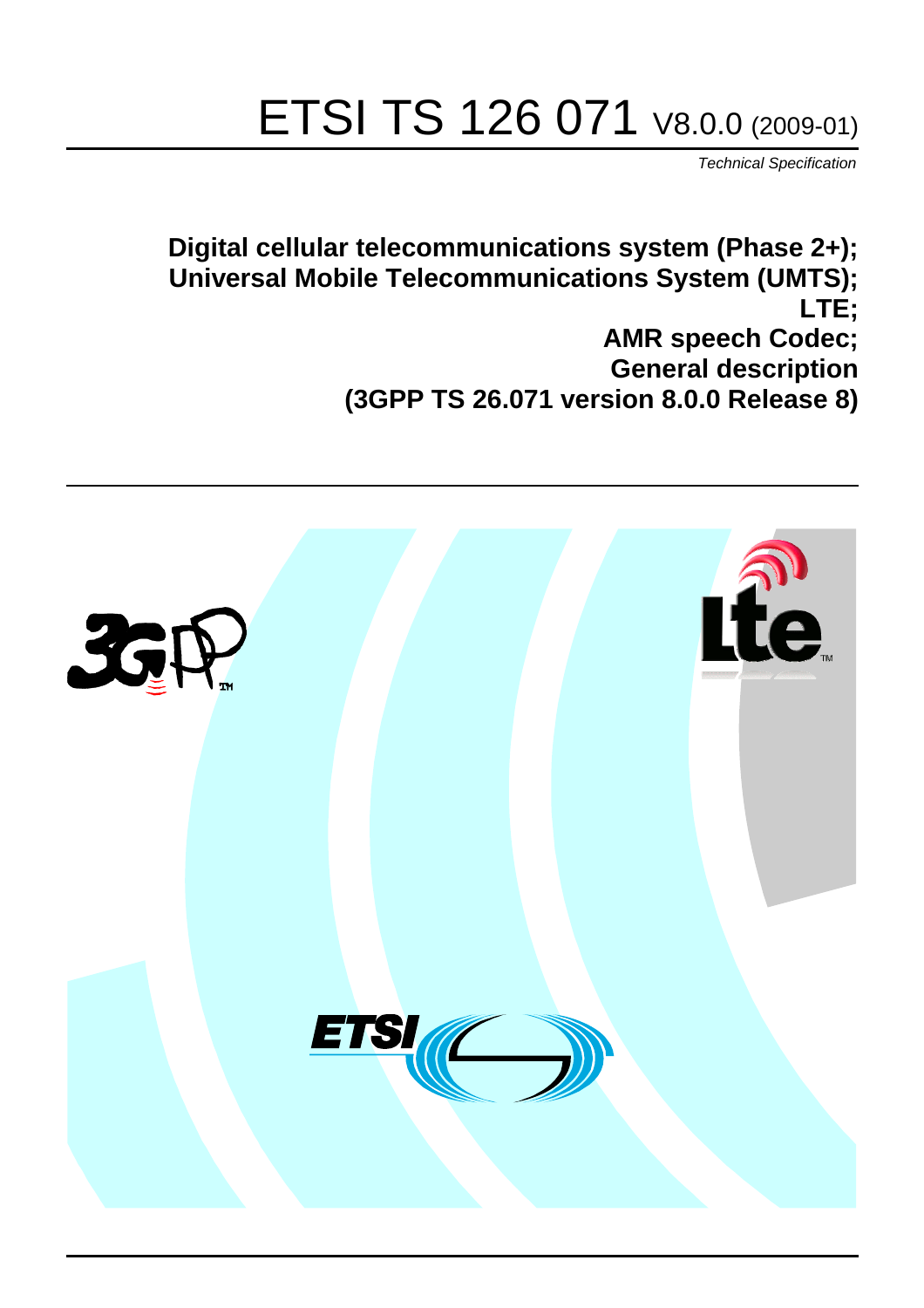Reference RTS/TSGS-0426071v800

Keywords

GSM, LTE, UMTS

#### *ETSI*

#### 650 Route des Lucioles F-06921 Sophia Antipolis Cedex - FRANCE

Tel.: +33 4 92 94 42 00 Fax: +33 4 93 65 47 16

Siret N° 348 623 562 00017 - NAF 742 C Association à but non lucratif enregistrée à la Sous-Préfecture de Grasse (06) N° 7803/88

#### *Important notice*

Individual copies of the present document can be downloaded from: [http://www.etsi.org](http://www.etsi.org/)

The present document may be made available in more than one electronic version or in print. In any case of existing or perceived difference in contents between such versions, the reference version is the Portable Document Format (PDF). In case of dispute, the reference shall be the printing on ETSI printers of the PDF version kept on a specific network drive within ETSI Secretariat.

Users of the present document should be aware that the document may be subject to revision or change of status. Information on the current status of this and other ETSI documents is available at <http://portal.etsi.org/tb/status/status.asp>

If you find errors in the present document, please send your comment to one of the following services: [http://portal.etsi.org/chaircor/ETSI\\_support.asp](http://portal.etsi.org/chaircor/ETSI_support.asp)

#### *Copyright Notification*

No part may be reproduced except as authorized by written permission. The copyright and the foregoing restriction extend to reproduction in all media.

> © European Telecommunications Standards Institute 2009. All rights reserved.

**DECT**TM, **PLUGTESTS**TM, **UMTS**TM, **TIPHON**TM, the TIPHON logo and the ETSI logo are Trade Marks of ETSI registered for the benefit of its Members.

**3GPP**TM is a Trade Mark of ETSI registered for the benefit of its Members and of the 3GPP Organizational Partners. **LTE**™ is a Trade Mark of ETSI currently being registered

for the benefit of its Members and of the 3GPP Organizational Partners.

**GSM**® and the GSM logo are Trade Marks registered and owned by the GSM Association.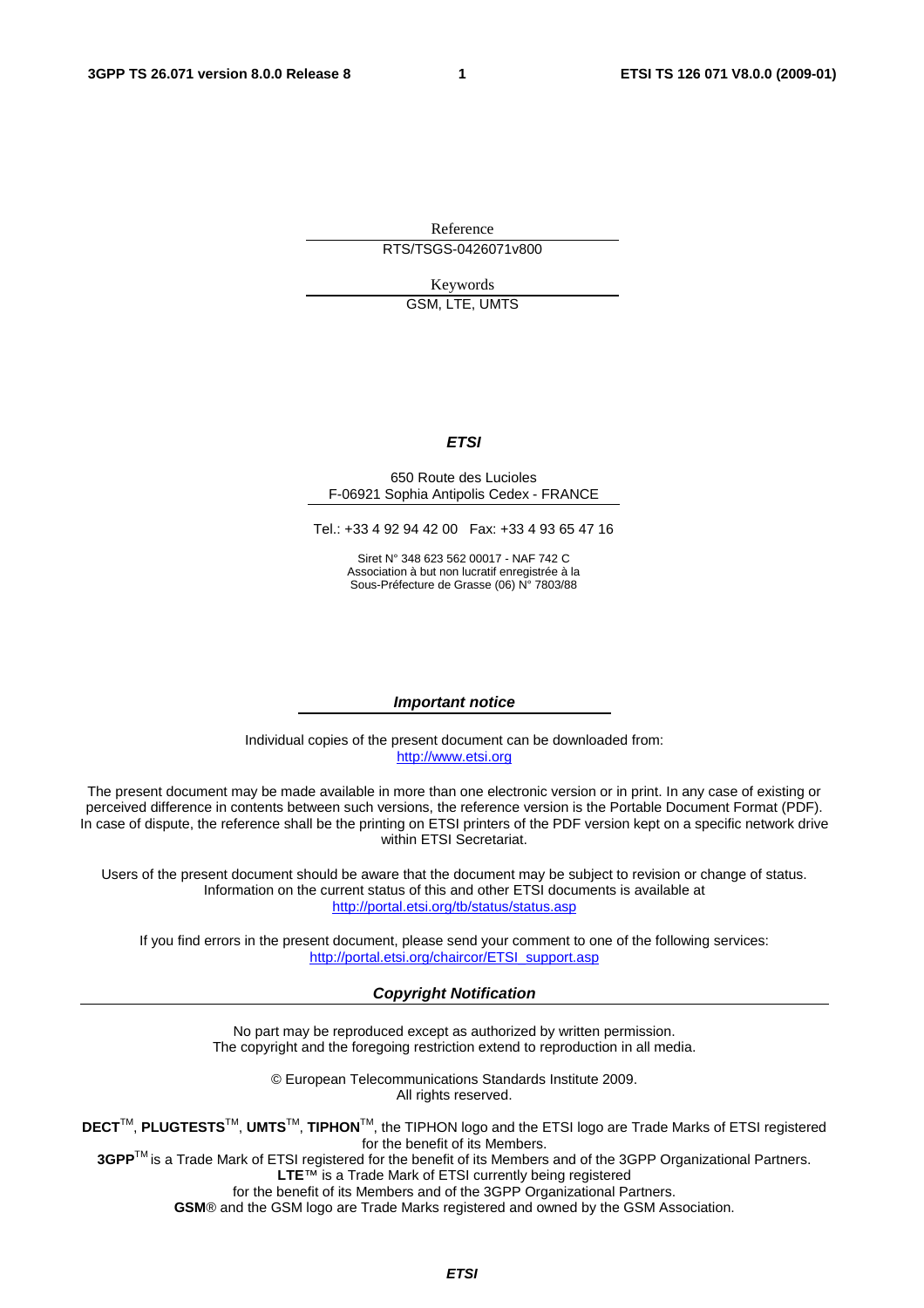### Intellectual Property Rights

IPRs essential or potentially essential to the present document may have been declared to ETSI. The information pertaining to these essential IPRs, if any, is publicly available for **ETSI members and non-members**, and can be found in ETSI SR 000 314: *"Intellectual Property Rights (IPRs); Essential, or potentially Essential, IPRs notified to ETSI in respect of ETSI standards"*, which is available from the ETSI Secretariat. Latest updates are available on the ETSI Web server ([http://webapp.etsi.org/IPR/home.asp\)](http://webapp.etsi.org/IPR/home.asp).

Pursuant to the ETSI IPR Policy, no investigation, including IPR searches, has been carried out by ETSI. No guarantee can be given as to the existence of other IPRs not referenced in ETSI SR 000 314 (or the updates on the ETSI Web server) which are, or may be, or may become, essential to the present document.

#### Foreword

This Technical Specification (TS) has been produced by ETSI 3rd Generation Partnership Project (3GPP).

The present document may refer to technical specifications or reports using their 3GPP identities, UMTS identities or GSM identities. These should be interpreted as being references to the corresponding ETSI deliverables.

The cross reference between GSM, UMTS, 3GPP and ETSI identities can be found under [http://webapp.etsi.org/key/queryform.asp.](http://webapp.etsi.org/key/queryform.asp)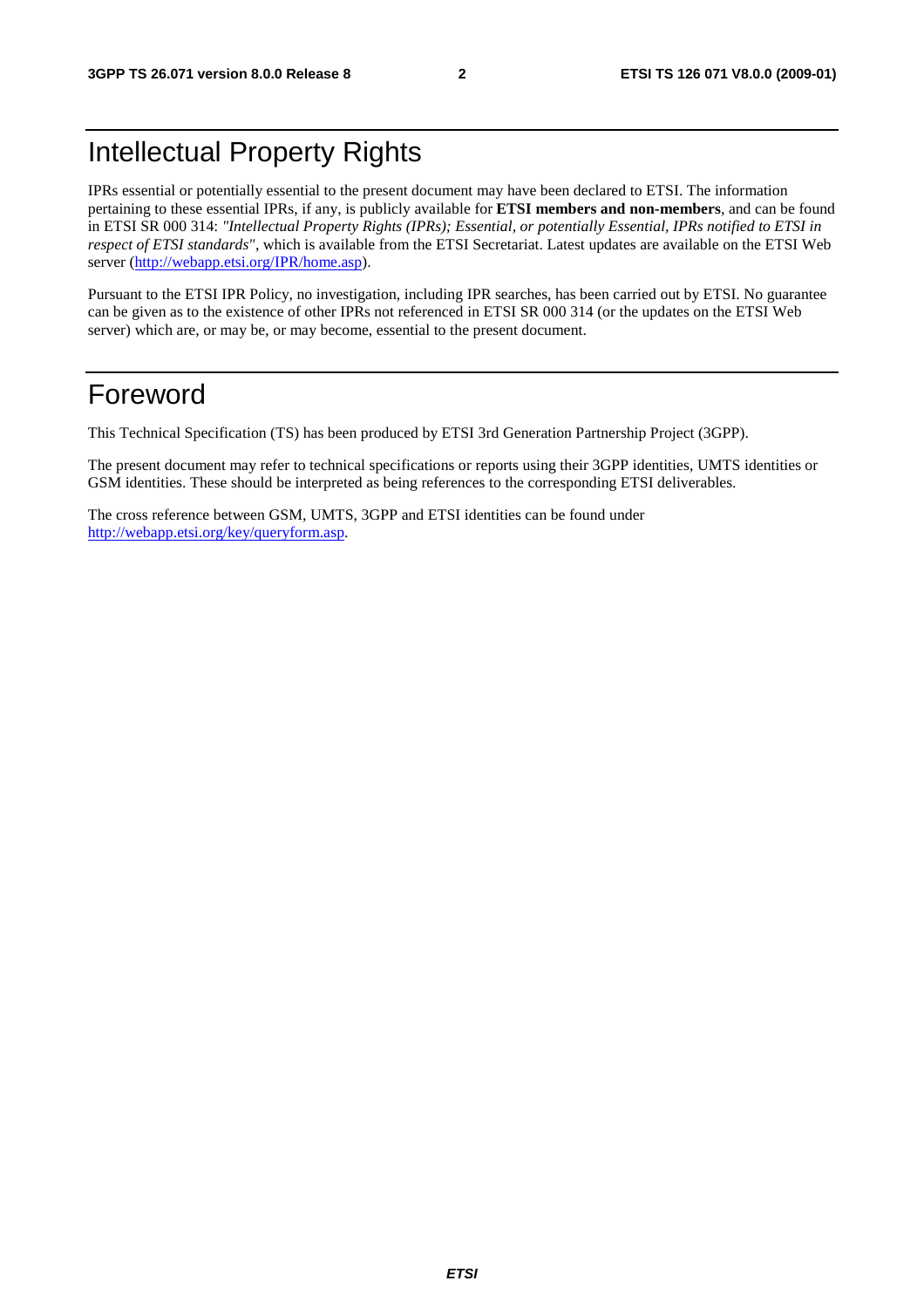$\mathbf{3}$ 

## Contents

| 1                             |  |  |  |  |  |
|-------------------------------|--|--|--|--|--|
| 2                             |  |  |  |  |  |
| 3<br>3.1                      |  |  |  |  |  |
| 4                             |  |  |  |  |  |
| 5                             |  |  |  |  |  |
| 6                             |  |  |  |  |  |
| 7                             |  |  |  |  |  |
| 8                             |  |  |  |  |  |
| 9                             |  |  |  |  |  |
| 10                            |  |  |  |  |  |
| 11                            |  |  |  |  |  |
| 12                            |  |  |  |  |  |
| 13                            |  |  |  |  |  |
| 14                            |  |  |  |  |  |
| <b>Annex A (informative):</b> |  |  |  |  |  |
|                               |  |  |  |  |  |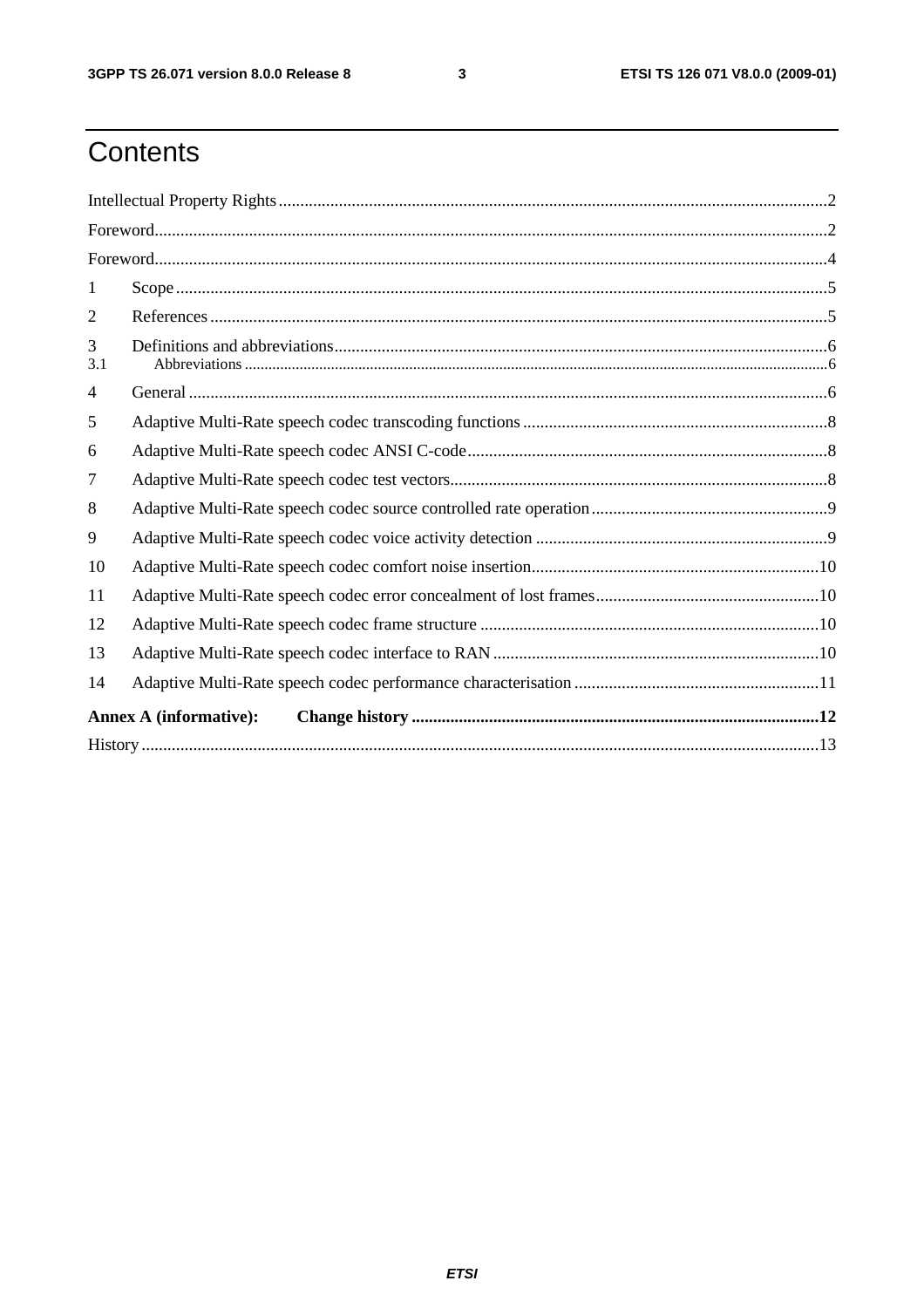#### Foreword

This Technical Specification has been produced by the 3<sup>rd</sup> Generation Partnership Project (3GPP).

The contents of the present document are subject to continuing work within the TSG and may change following formal TSG approval. Should the TSG modify the contents of the present document, it will be re-released by the TSG with an identifying change of release date and an increase in version number as follows:

Version x.y.z

where:

- x the first digit:
	- 1 presented to TSG for information;
	- 2 presented to TSG for approval;
	- 3 or greater indicates TSG approved document under change control.
- y the second digit is incremented for all changes of substance, i.e. technical enhancements, corrections, updates, etc.
- z the third digit is incremented when editorial only changes have been incorporated in the document.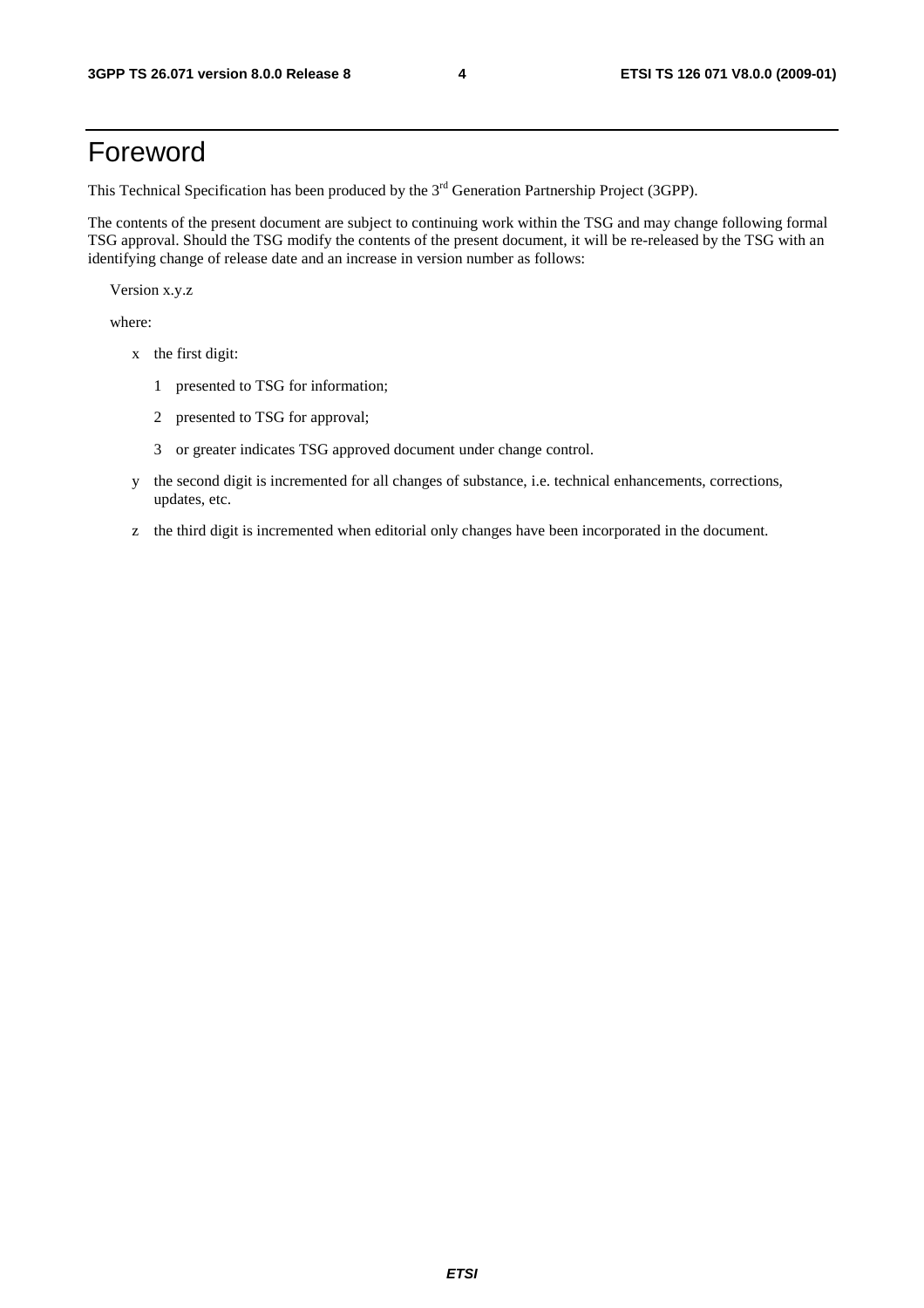#### 1 Scope

The present document is an introduction to the speech processing parts of the narrowband telephony speech service employing the Adaptive Multi-Rate (AMR) speech coder. A general overview of the speech processing functions is given, with reference to the documents where each function is specified in detail.

### 2 References

The following documents contain provisions which, through reference in this text, constitute provisions of the present document.

- References are either specific (identified by date of publication, edition number, version number, etc.) or non-specific.
- For a specific reference, subsequent revisions do not apply.
- For a non-specific reference, the latest version applies. In the case of a reference to a 3GPP document (including a GSM document), a non-specific reference implicitly refers to the latest version of that document *in the same Release as the present document*.
- [1] GSM 03.50: "Digital cellular telecommunications system (Phase 2); Transmission planning aspects of the speech service in the GSM Public Land Mobile Network (PLMN) system".
- [2] 3GPP TS 26.090: "Transcoding functions".
- [3] 3GPP TS 26.073: "Adaptive Multi-Rate (AMR); ANSI C source code".
- [4] 3GPP TS 26.074: "Adaptive Multi-Rate (AMR); Test sequences".
- [5] 3GPP TS 26.093: "Source Controlled Rate operation".
- [6] 3GPP TS 26.094: "AMR Speech Codec; Voice Activity Detector".
- [7] 3GPP TS 26.092: "Mandatory Speech Codec speech processing functions; AMR Speech Codec; Comfort noise aspects".
- [8] 3GPP TS 26.091: "Mandatory Speech Codec speech processing functions; AMR Speech Codec; Error concealment of lost frames".
- [9] 3GPP TS 26.101: "Frame Structure".
- [10] 3GPP TS 26.102: "AMR Speech Codec; Interface to Iu snd Uu".
- [11] 3GPP TS 26.901: "AMR wideband speech codec feasibility study report ".
- [12] ITU-T Recommendation G.711: "Pulse code modulation (PCM) of voice frequencies".
- [13] ITU-T Recommendation H.324: "Terminal for low bit-rate multimedia communication".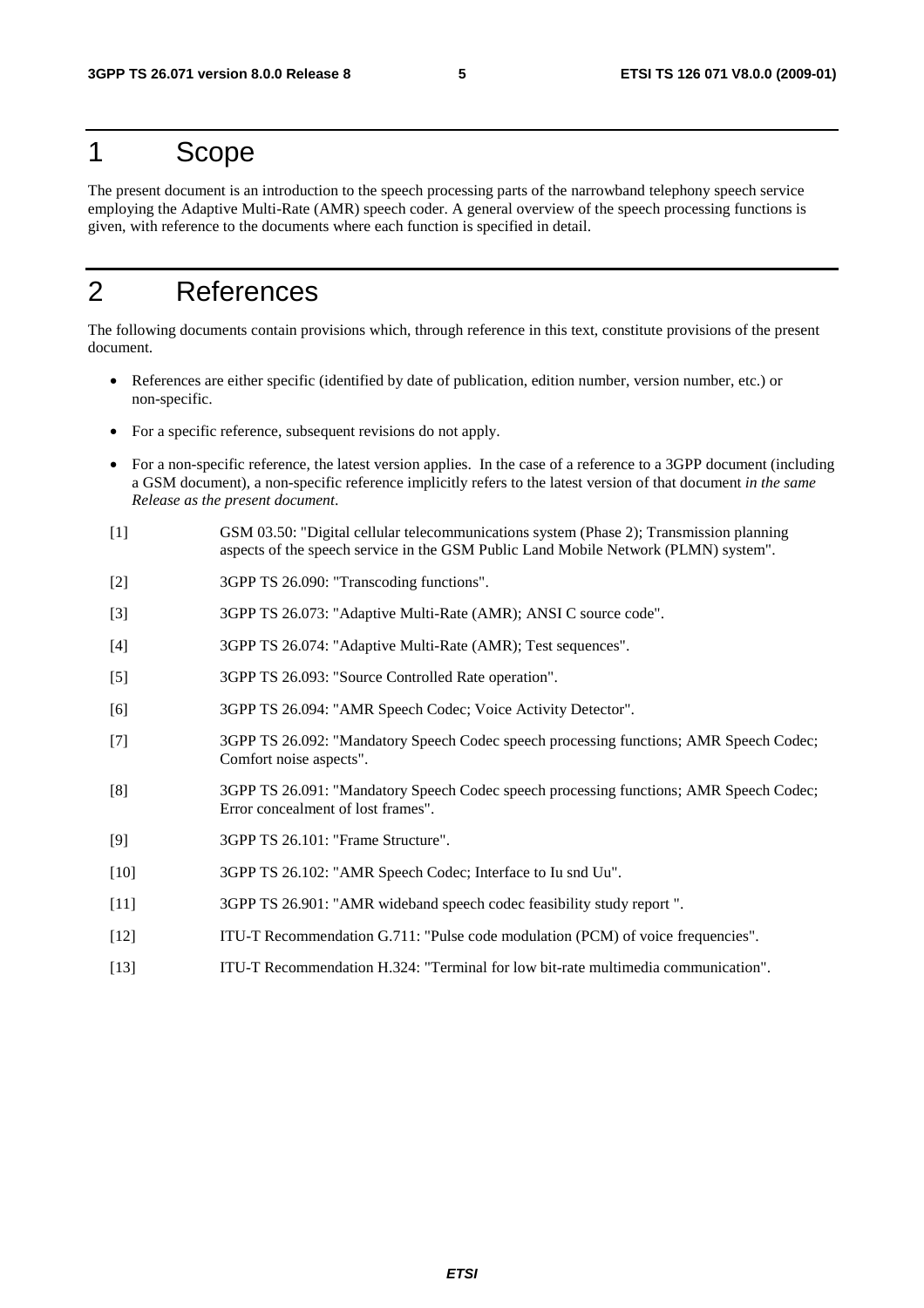#### 3 Definitions and abbreviations

#### 3.1 Abbreviations

For the purposes of this TS, the following abbreviations apply:

| <b>ACELP</b> | Algebraic Code Excited Linear Prediction                                                 |
|--------------|------------------------------------------------------------------------------------------|
| <b>AMR</b>   | <b>Adaptive Multi-Rate</b>                                                               |
| <b>BFI</b>   | <b>Bad Frame Indication</b>                                                              |
| <b>CHD</b>   | <b>Channel Decoder</b>                                                                   |
| <b>CHE</b>   | Channel Encoder                                                                          |
| <b>GSM</b>   | Global System for Mobile communications                                                  |
| <b>ITU-T</b> | International Telecommunication Union - Telecommunication standardisation sector (former |
|              | CCITT)                                                                                   |
| <b>PCM</b>   | <b>Pulse Code Modulation</b>                                                             |
| <b>PLMN</b>  | <b>Public Land Mobile Network</b>                                                        |
| <b>PSTN</b>  | Public Switched Telephone Network                                                        |
| RX           | Receive                                                                                  |
| <b>SCR</b>   | Source Controlled Rate                                                                   |
| <b>SPD</b>   | SPeech Decoder                                                                           |
| <b>SPE</b>   | SPeech Encoder                                                                           |
| TC.          | Transcoder                                                                               |
| TX.          | Transmit                                                                                 |
| UE           | User Equipment (terminal)                                                                |

#### 4 General

The AMR speech coder consists of the multi-rate speech coder, a source controlled rate scheme including a voice activity detector and a comfort noise generation system, and an error concealment mechansim to combat the effects of transmission errors and lost packets.

The multi-rate speech coder is a single integrated speech codec with eight source rates from 4.75 kbit/s to 12.2 kbit/s, and a low rate background noise encoding mode. The speech coder is capable of switching its bit-rate every 20 ms speech frame upon command.

A reference configuration where the various speech processing functions are identified is given in Figure 1. In this figure, the relevant specifications for each function are also indicated.

In Figure 1, the audio parts including analogue to digital and digital to analogue conversion are included, to show the complete speech path between the audio input/output in the User Equipment (UE) and the digital interface of the network. The detailed specification of the audio parts is not within the scope of the present document. These aspects are only considered to the extent that the performance of the audio parts affect the performance of the speech transcoder.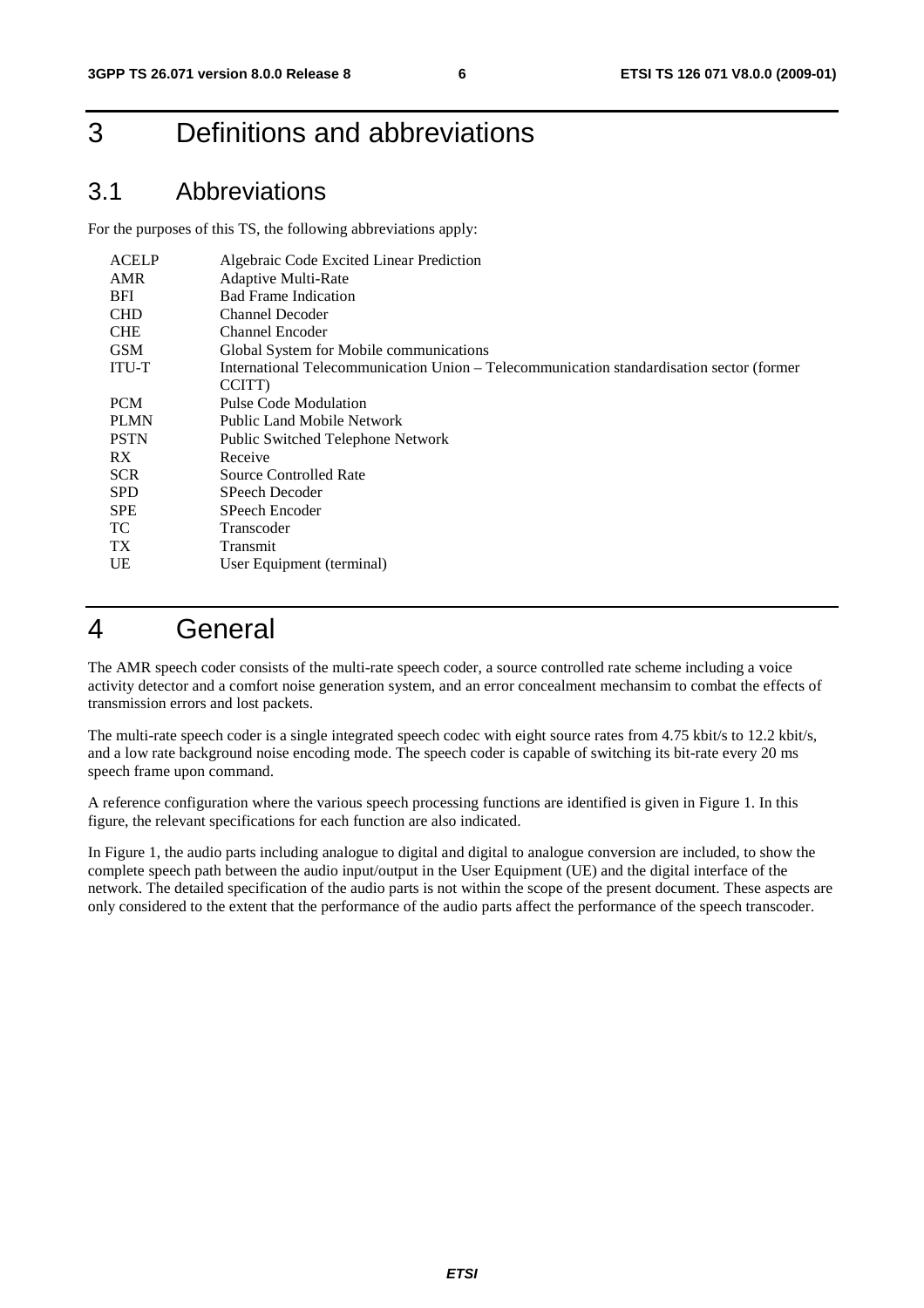



- 1) 8-bit A-law or μ-law PCM (ITU-T Recommendation G.711 [12] ), 8 000 samples/s;
- 2) 13-bit uniform PCM, 8 000 samples/s;
- 3) Voice Activity Detector (VAD) flag;
- 4) Encoded speech frame, 50 frames/s, number of bits/frame depending on the AMR codec mode;
- 5) SIlence Descriptor (SID) frame;
- 6) TX\_TYPE, 2 bits, indicates whether information bits are available and if they are speech or SID information;
- 7) Information bits delivered to the 3G AN;
- 8) Information bits received from the 3G AN;
- 9) RX\_TYPE, the type of frame received quantized into three bits.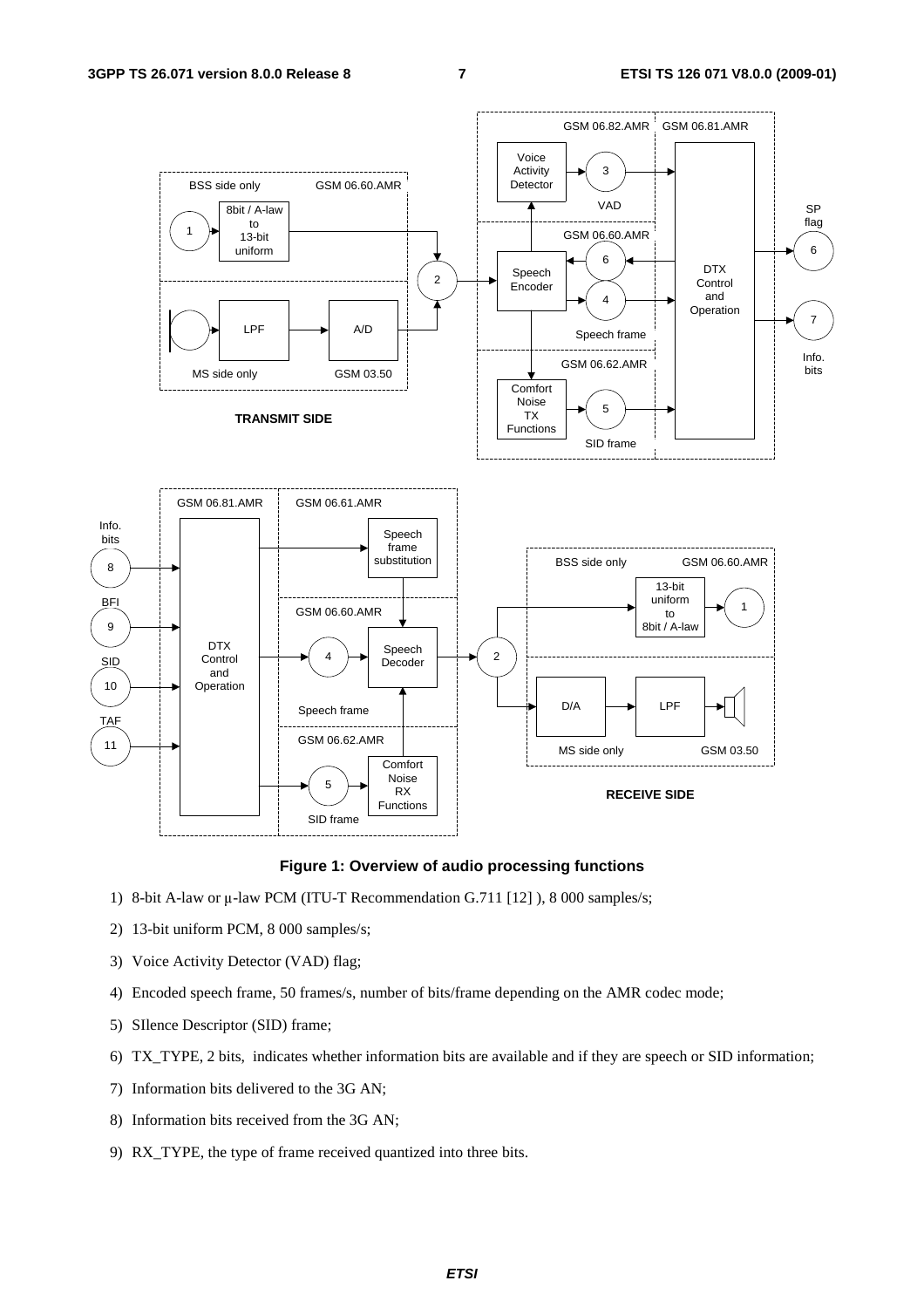### 5 Adaptive Multi-Rate speech codec transcoding functions

The adaptive multi-rate speech codec is described in [2]. The technical content is identical to that of 3GPP TS 26.090.

As shown in Figure 1, the speech encoder takes its input as a 13-bit uniform Pulse Code Modulated (PCM) signal either from the audio part of the UE or on the network side, from the Public Switched Telephone Network (PSTN) via an 8-bit A-law or μ-law to 13-bit uniform PCM conversion. The encoded speech at the output of the speech encoder is packetized and delivered to the network interface. In the receive direction, the inverse operations take place.

The detailed mapping between input blocks of 160 speech samples in 13-bit uniform PCM format to encoded blocks (in which the number of bits depends on the presently used codec mode) and from these to output blocks of 160 reconstructed speech samples is described in [2]. The coding scheme is Multi-Rate Algebraic Code Excited Linear Prediction. The bit-rates of the source codec are listed in Table 1.

An AMR speech codec capable UE shall support all source rates listed in Table 1.

# **Table 1: Source codec bit-rates for the AMR codec.**

| Codec mode | Source codec bit-rate    |
|------------|--------------------------|
| AMR 12.20  | 12,20 kbit/s (GSM EFR)   |
| AMR 10.20  | 10,20 kbit/s             |
| AMR 7.95   | 7,95 kbit/s              |
| AMR 7.40   | 7,40 kbit/s (IS-641)     |
| AMR 6.70   | 6,70 kbit/s (PDC-EFR)    |
| AMR 5.90   | 5,90 kbit/s              |
| AMR 5.15   | 5,15 kbit/s              |
| AMR 4.75   | 4,75 kbit/s              |
| AMR SID    | 1,80 kbit/s (see note 1) |
|            |                          |

NOTE 1: Assuming SID frames are continously transmitted

 NOTE 2: GSM-EFR is the 3GPP TS 26.090 Enhanced Full Rate Speech Codec (also identical to the TIA TDMA-US1 Enhanced speech codec)

NOTE 3: IS-641is the TIA/EIA IS-641 TDMA Enhanced Full Rate Speech Codec

NOTE 4: PDC-EFR is the ARIB 6.7 kbit/s Enhanced Full Rate Speech Codec

#### 6 Adaptive Multi-Rate speech codec ANSI C-code

The ANSI-C code of the speech codec, VAD and CNG system are described in [3]. The ANSI C-code is mandatory. The ANSI C-code is identical to that of 3GPP TS 26.073 [3].

#### 7 Adaptive Multi-Rate speech codec test vectors

A set of digital test sequences is specified in [4], thus enabling the verification of compliance, i.e. bit-exactness, to a high degree of confidence. The test vectors are identical to those of 3GPP TS 26.074 [4].

The test sequences are defined separately for:

- The speech codec described in [2],
- The VAD described in [6],
- The CN generation described in [7].

The adaptive multi-rate speech transcoder, VAD, SCR system and comfort noise parts of the audio processing functions (see Figure 1) are defined in bit exact arithmetic. Consequently, they shall react on a given input sequence always with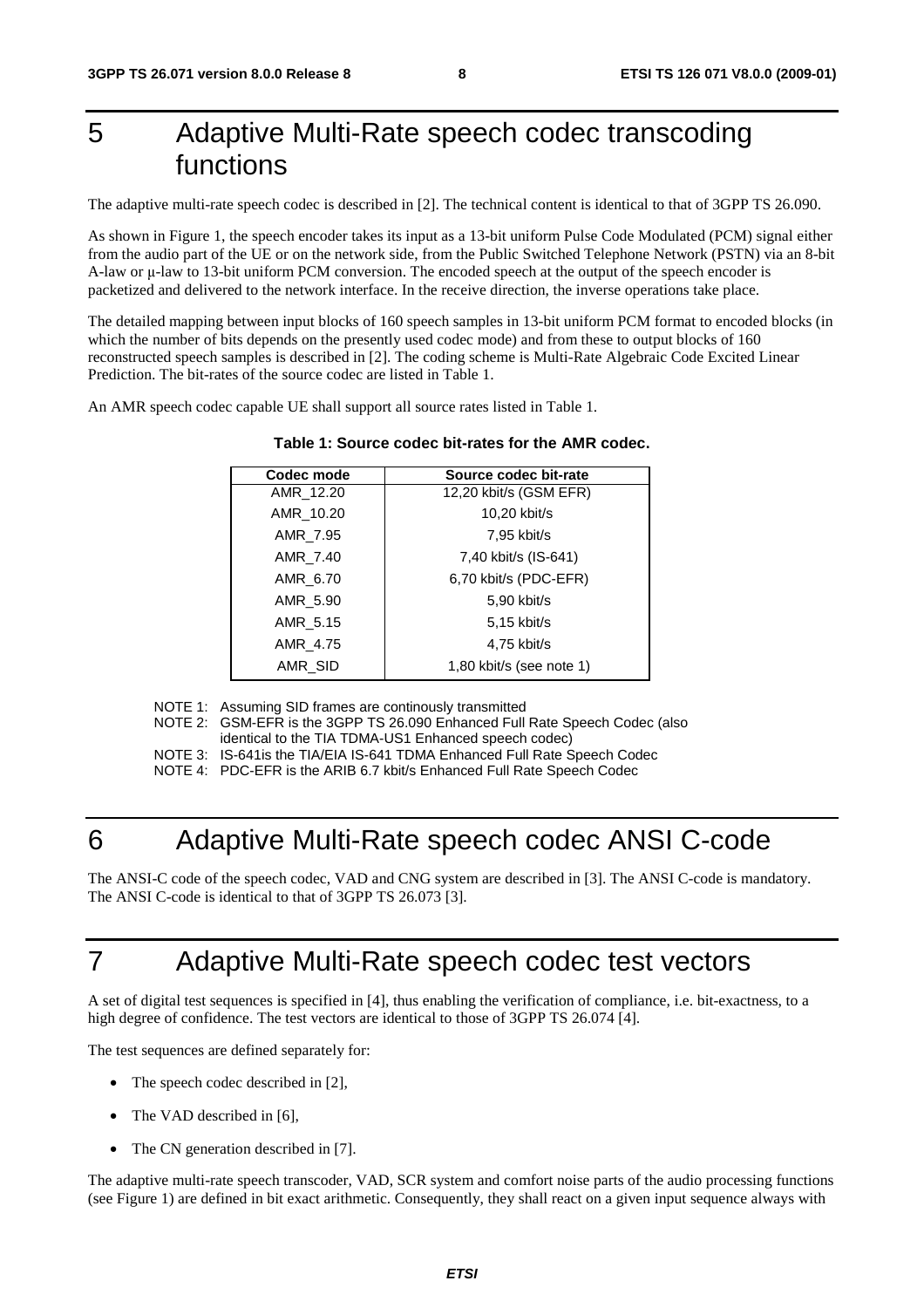the corresponding bit exact output sequence, provided that the internal state variables are also always exactly in the same state at the beginning of the test.

The input test sequences provided shall force the corresponding output test sequences, provided that the tested modules are in their home-state when starting.

The modules may be set into their home states by provoking the appropriate homing-functions.

NOTE: This is normally done during reset (initialisation of the codec).

Special inband signalling frames (encoder-homing-frame and decoder-homing-frame) described in [2]have been defined to provoke these homing-functions also in remotely placed modules.

At the end of the first received homing frame, the audio functions that are defined in a bit exact way shall go into their predefined home states. The output corresponding to the first homing frame is dependent on the codec state when the frame was received. Any consecutive homing frames shall produce corresponding homing frames at the output.

#### 8 Adaptive Multi-Rate speech codec source controlled rate operation

The source controlled rate operation of the adaptive multi-rate speech codec is defined in [5].

During a normal telephone conversation, the participants alternate so that, on the average, each direction of transmission is occupied about 50 % of the time. Source controlled rate (SCR) is a mode of operation where the speech encoder encodes speech frames containing only background noise with a lower bit-rate than normally used for encoding speech. A network may adapt its transmission scheme to take advantage of the varying bit-rate. This may be done for the following two purposes:

- 1) In the UE, battery life will be prolonged or a smaller battery could be used for a given operational duration.
- 2) The average required bit-rate is reduced, leading to a more efficient transmission with decreased load and hence increased capacity.

The following functions are required for the source controlled rate operation:

- a Voice Activity Detector (VAD) on the TX side;
- evaluation of the background acoustic noise on the TX side, in order to transmit characteristic parameters to the RX side;
- generation of comfort noise on the RX side during periods when no normal speech frames are received.

The transmission of comfort noise information to the RX side is achieved by means of a Silence Descriptor (SID) frame, which is sent at regular intervals.

### 9 Adaptive Multi-Rate speech codec voice activity detection

The adaptive multi-rate VAD function is described in [6].

The input to the VAD is the input speech itself together with a set of parameters computed by the adaptive multi-rate speech encoder. The VAD uses this information to decide whether each 20 ms speech coder frame contains speech or not.

The VAD algorithm is described in [6], and the corresponding C code is defined in [3]. The verification of compliance to [6]. is achieved by use of digital test sequences applied to the same interface as the test sequences for the speech codec.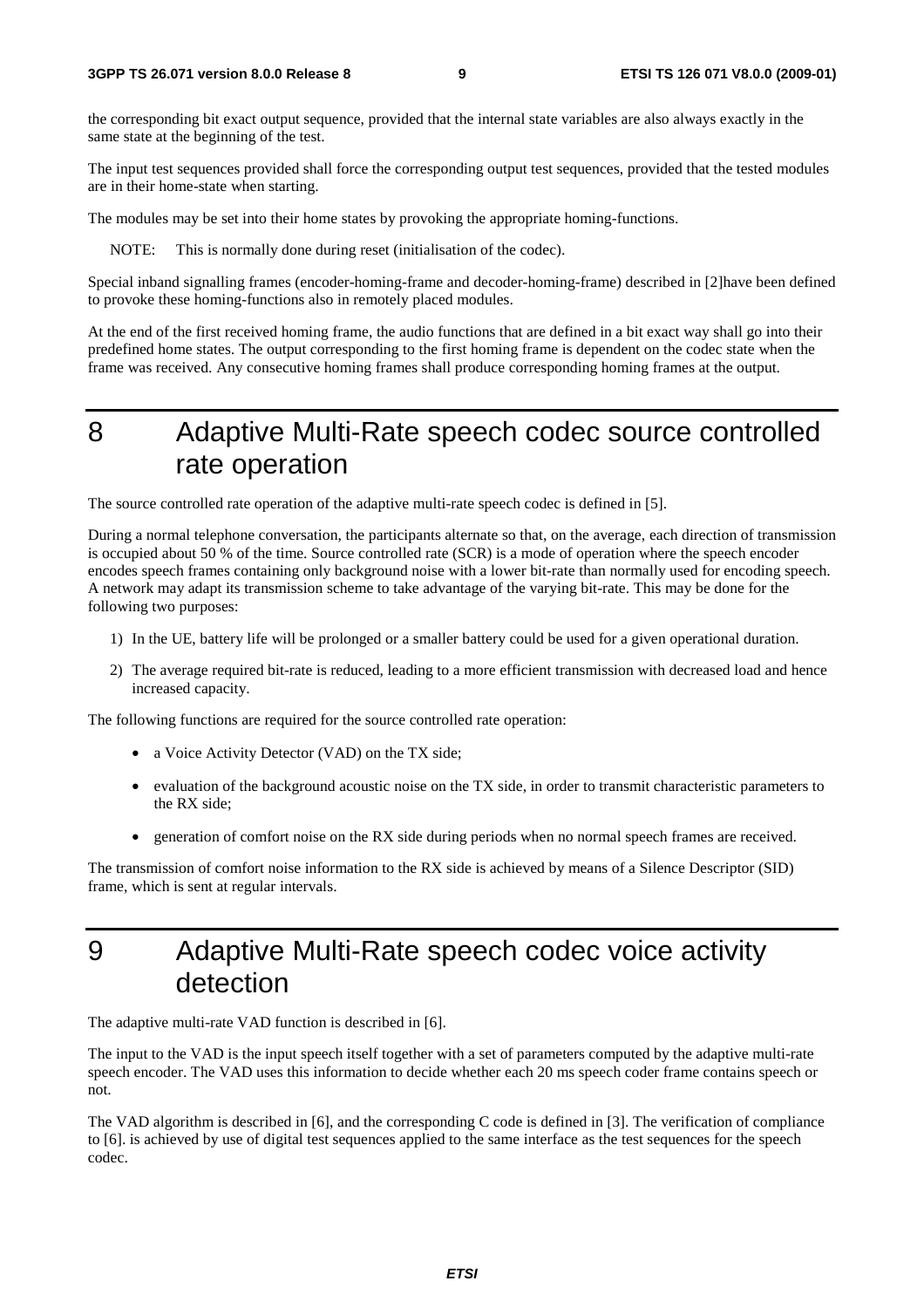### 10 Adaptive Multi-Rate speech codec comfort noise insertion

The adaptive multi-rate comfort noise insertion function is described in [7].

When speech is absent, the synthesis in the speech decoder is different from the case when normal speech frames are received. The synthesis of an artificial noise based on the received non-speech parameters is termed comfort noise generation.

The comfort noise generation process is as follows:

- the evaluation of the acoustic background noise in the transmitter;
- the noise parameter encoding (SID frames) and decoding, and
- the generation of comfort noise in the receiver.

The comfort noise processes and the algorithm for updating the noise parameters during speech pauses are defined in detail in [7], and the corresponding C code is defined in [3]. The comfort noise mechanism is based on the adaptive multi-rate speech codec defined in [2].

### 11 Adaptive Multi-Rate speech codec error concealment of lost frames

The adaptive multi-rate speech codec error concealment of lost frames is described in [8].

Frames may be lost due to transmission errors or frame stealing in a wireless environment. Actions which shall be taken in these cases, both for lost speech frames and for lost SID frames are described in [8]. Error concealment actions shall be used also in the case of lost speech packets in the transport network. The methods described in [8] may with some modifications be used as a basis for such actions.

In order to mask the effect of isolated lost frames, the speech decoder shall be informed and the error concealment actions shall be initiated, whereby a set of predicted parameters are used in the speech synthesis. Insertion of speech signal independent silence frames is not allowed. For several subsequent lost frames, a muting technique shall be used to indicate to the listener that transmission has been interrupted.

#### 12 Adaptive Multi-Rate speech codec frame structure

The adaptive multi-rate speech frame structure is described in [9]. The output interface format from the encoder and input interface format to the decoder is divided into two parts; the core speech data part, which is the speech coded bits, and the other part is an additional data part with mode information.

The interface format described in [9] is termed AMR interface format 1 (AMR IF1).

Annex A of [9] describes an octet aligned frame format which shall be used in applications requiring octet alignment, such as for ITU-T Recommendation H.324 [13]. This format is termed AMR interface format 2 (AMR IF2).

#### 13 Adaptive Multi-Rate speech codec interface to RAN

The adaptive multi-rate speech service interface to RAN is described in [10].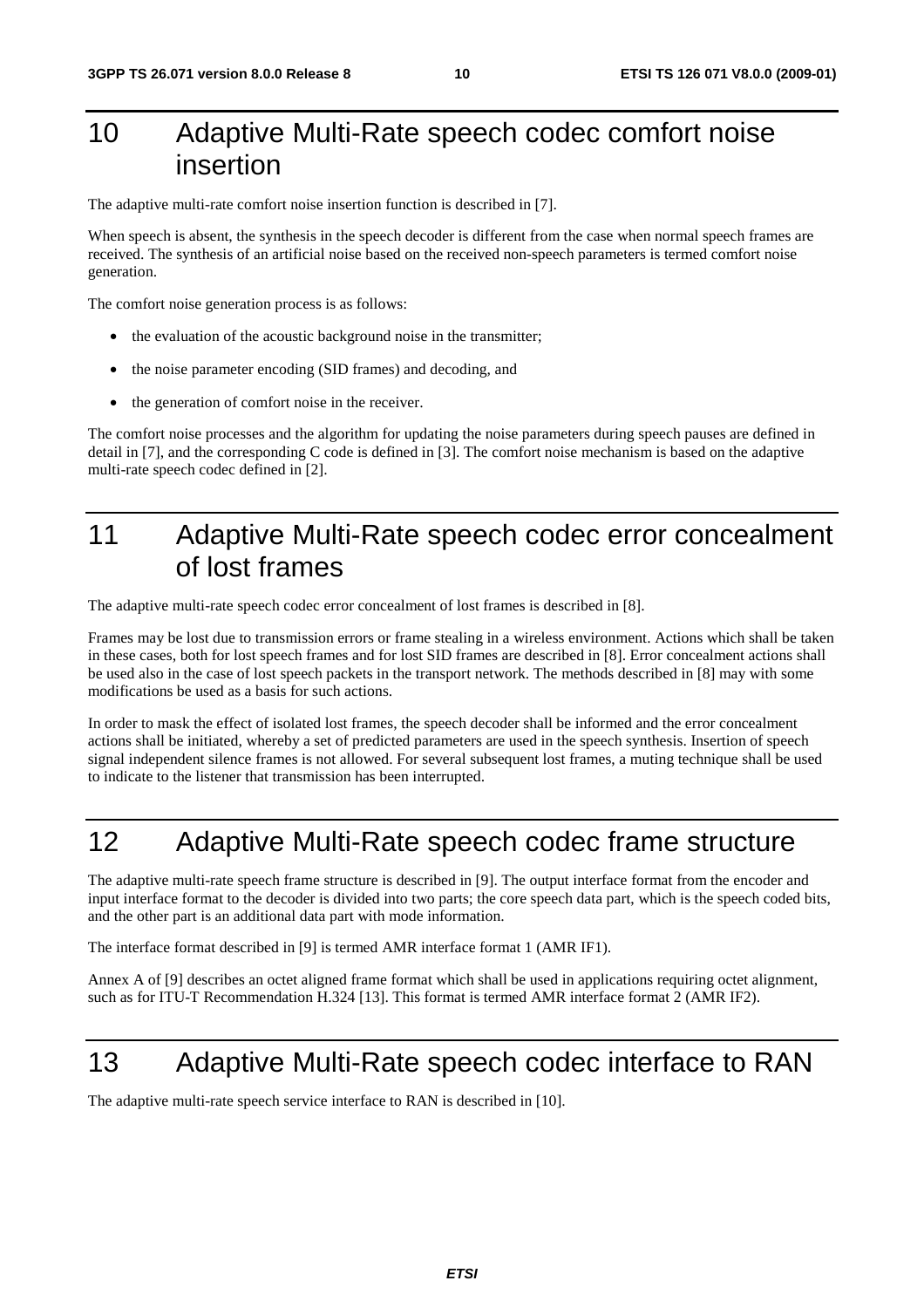### 14 Adaptive Multi-Rate speech codec performance characterisation

The adaptive multi-rate speech channel performance characterisation is described in [11].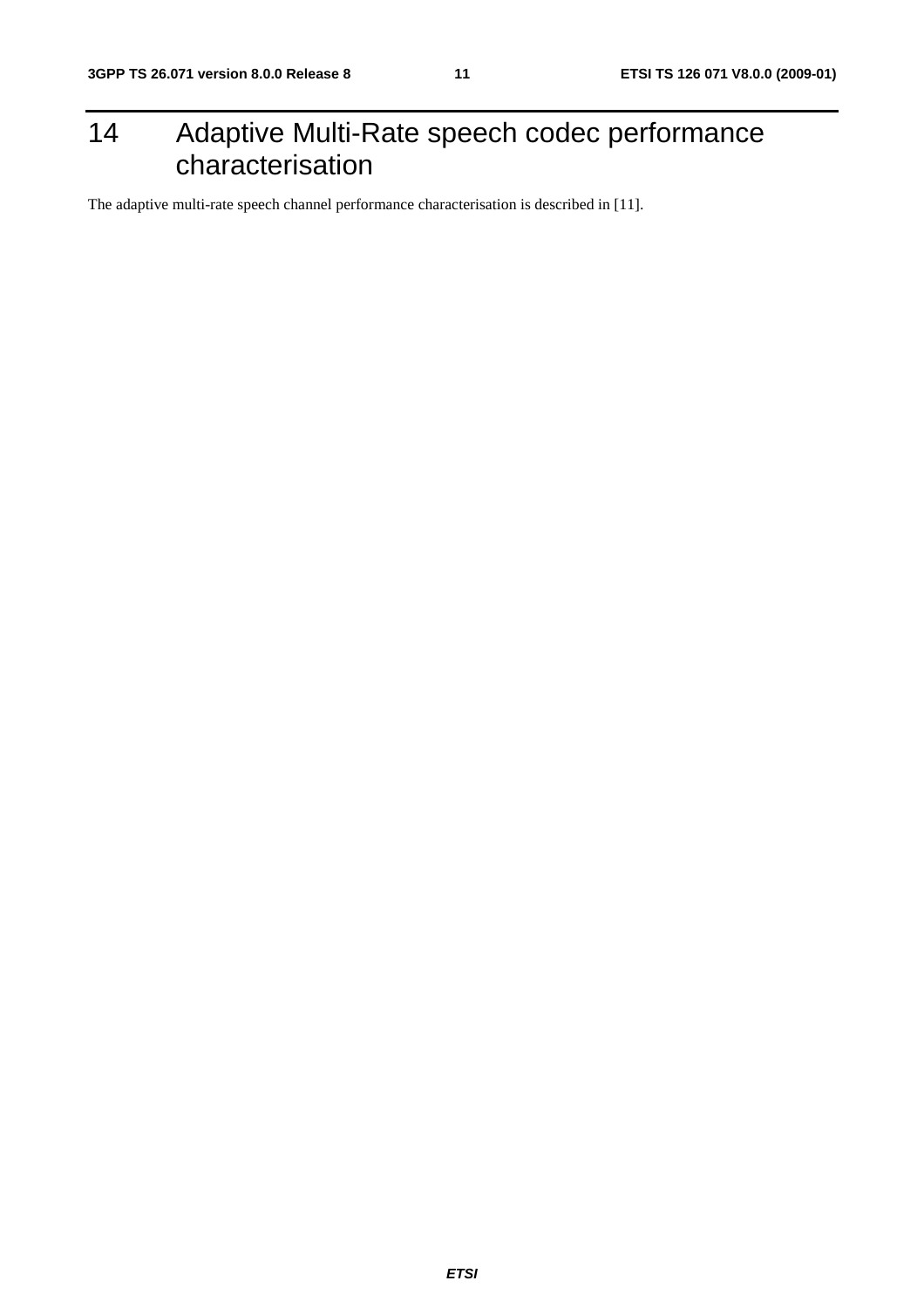### Annex A (informative): Change history

| <b>Document history</b> |                       |                 |                 |           |                    |                                           |  |            |            |
|-------------------------|-----------------------|-----------------|-----------------|-----------|--------------------|-------------------------------------------|--|------------|------------|
| V.0.1.0                 |                       |                 | March 1999      |           | <b>First Draft</b> |                                           |  |            |            |
| V.0.1.1                 |                       |                 | April 1999      |           |                    | References changed                        |  |            |            |
| V.1.0.0                 |                       |                 | April 22, 1999  |           |                    | Editorial changes                         |  |            |            |
| V.2.0.0                 |                       |                 | June 15, 1999   |           |                    | Minor Editorial changes                   |  |            |            |
| V.3.0.0                 |                       |                 | June 22, 1999   |           |                    | Approved at 3GPP TSG SA#4 Plenary meeting |  |            |            |
| V.3.0.1                 |                       | August 22, 1999 |                 |           | Reformatted        |                                           |  |            |            |
|                         | <b>Change history</b> |                 |                 |           |                    |                                           |  |            |            |
| <b>Date</b>             | TSG #                 |                 | <b>TSG Doc.</b> | <b>CR</b> | Rev                | Subject/Comment                           |  | <b>Old</b> | <b>New</b> |
| 03-2001                 | 11                    |                 |                 |           |                    | Rel-4 version                             |  |            | 4.0.0      |
| 06-2002                 | 16                    |                 |                 |           |                    | Rel-5 version                             |  | 4.0.0      | 5.0.0      |
| 12-2004                 | 26                    |                 |                 |           |                    | Rel-6 version                             |  | 5.0.0      | 6.0.0      |
| 06-2007                 | 36                    |                 |                 |           |                    | Rel-7 version                             |  | 6.0.0      | 7.0.0      |
| 07-2007                 |                       |                 |                 |           |                    | Correction to version shown on cover      |  | 7.0.0      | 7.0.1      |
| 12-2008                 | 42                    |                 |                 |           |                    | Rel-8 version                             |  | 7.0.1      | 8.0.0      |